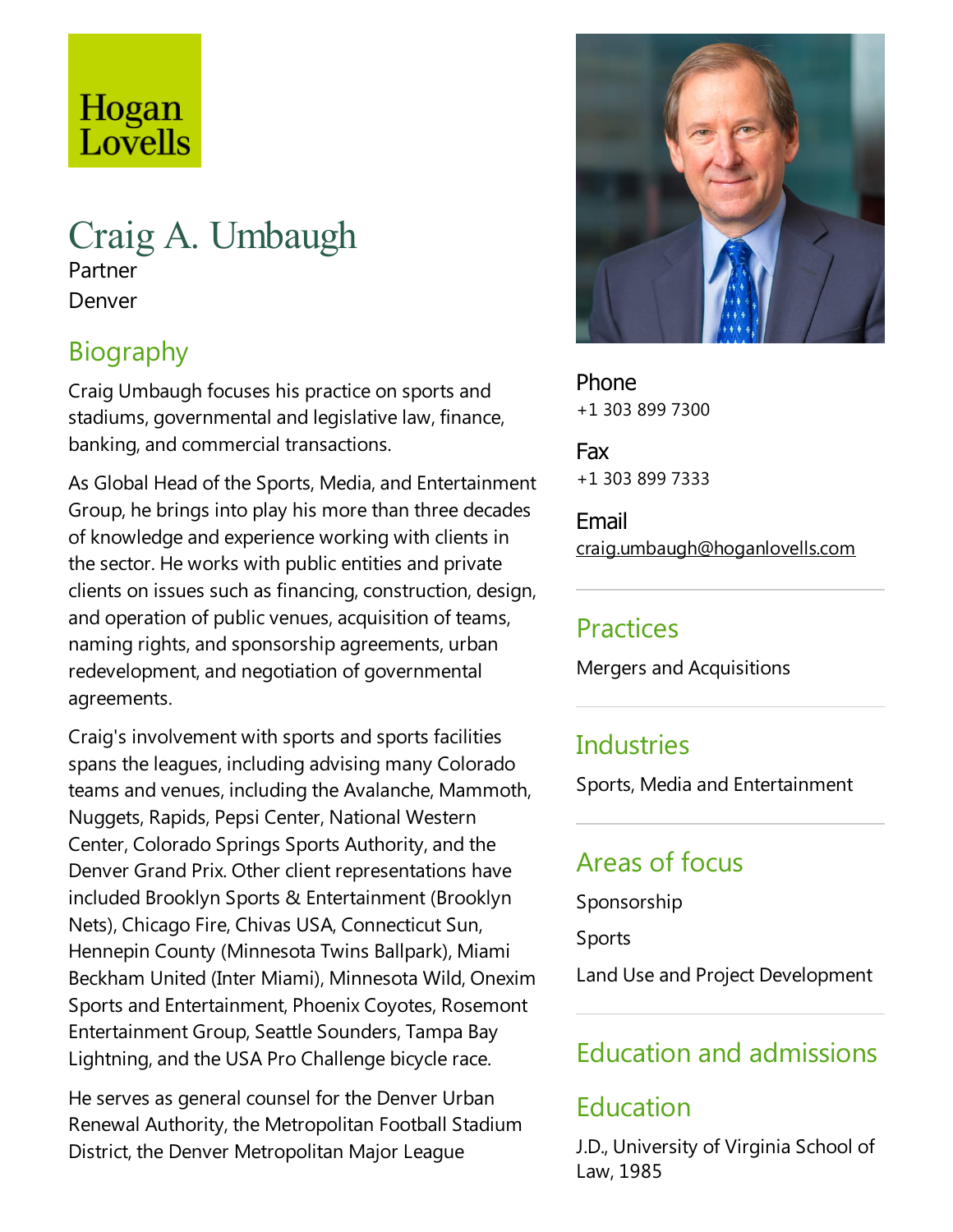Baseball Stadium District, and the Colorado Bankers Association. He regularly drafts legislation and counsels clients with respect to state legislative issues.

Craig has served on numerous boards, including as chair of the Denver Public Schools Foundation board, and on the Denver Metro Chamber of Commerce board. Craig was legal counsel for the Denver 2008 Host Committee for the Democratic National Convention, the Colorado Music Hall of Fame, and the Clyfford Still Museum. Craig's work on the Clyfford Still Museum led to him being named one of Law Week Colorado's 2010 Pro Bono Attorneys of the Year.

#### Representative experience

Advised Mikhail Prokhorov in an agreement to sell full ownership of the Barclays Center and his controlling interest in the Brooklyn Nets to an entity controlled by JoeTsai.

Represent the Denver Metropolitan Major League Baseball Stadium District on the development and operation of Coors Field.

Advised on numerous naming rights and sponsorship agreements, including Empower Field at Mile High and Oracle Park.

Representation of the Denver Urban Renewal Authority in numerous urban redevelopment projects including tax increment financing matters.

#### Awards and rankings

- Top Lawyer Entertainment & Sports, 5280, 2015-2021
- Top Lawyer Government Relations, Contracts, and Lobbying, <sup>5280</sup>, 2015-2020
- Colorado Super Lawyers, 2006-2020
- Lawyer of the Year, Law Week Colorado, 2019
- **P** Power Players of Outside Counsel, Street & Smith's Sports Business Journal, 2016
- Law Week Colorado, Best Sports Lawyer, Barrister's Best/People's Court, 2009, 2013

B.A., Northwestern University, 1981

#### **Memberships**

Past Chair, Denver Public Schools Foundation Board

Board Member, Colorado Music Hall of Fame

Past Board Member, Denver Metro Chamber of Commerce

Past Board Member, Denver Metro Chamber Leadership Foundation

Past Board Chair, Auraria Higher Education Center

Past Member, Denver Parks & Recreation Board

#### Bar admissions and qualifications

Colorado